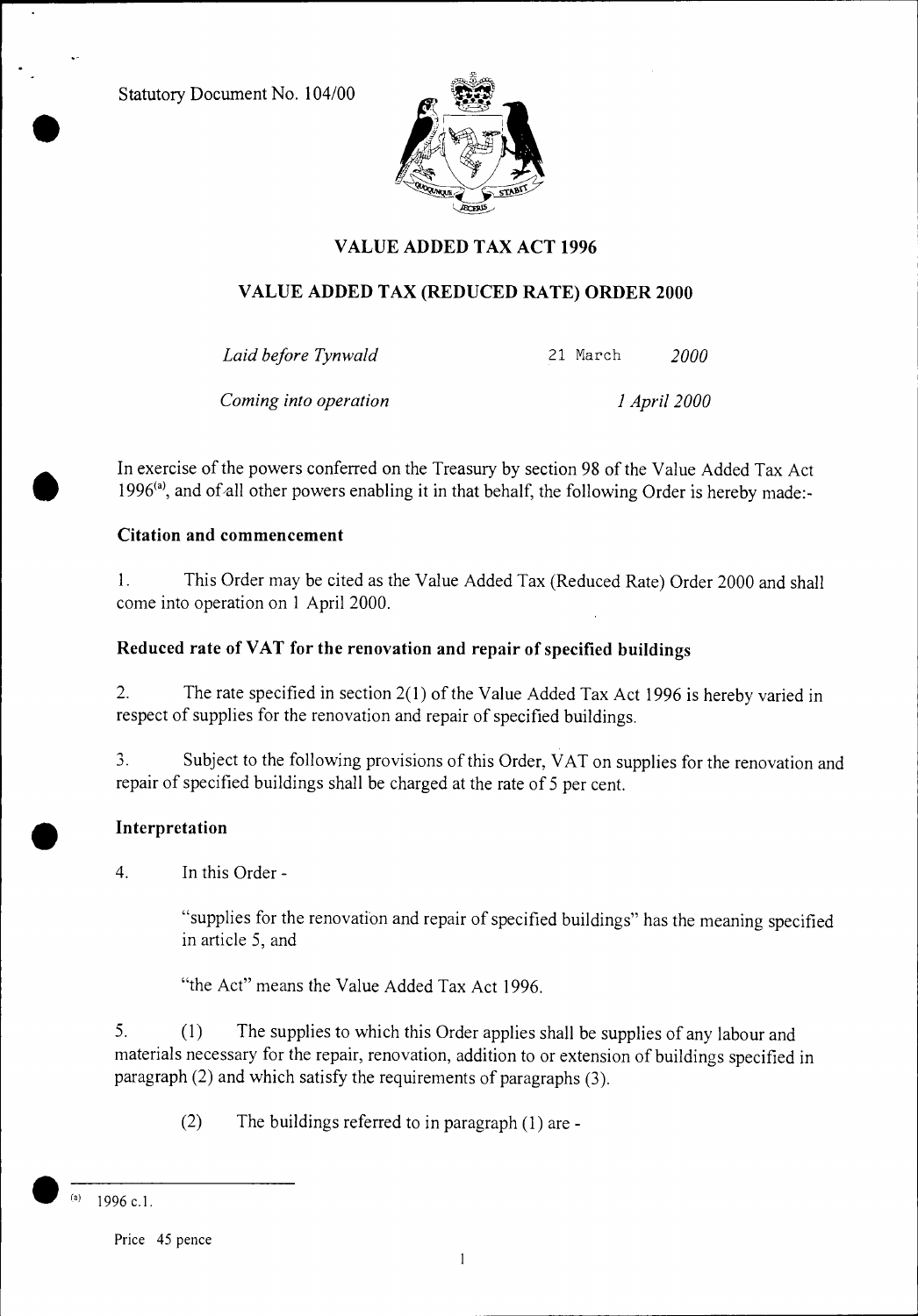- (a) dwellings,
- (b) buildings solely or primarily used for a relevant residential purpose,
- (c) buildings belonging to a charity and which are not used for a business purpose,

and

(d) ecclesiastical buildings,

located in the Island.

(3) The supplies must be made by taxable persons whose registration for VAT is in a Trade Class identifying that their principal business activity falls within the following Groups in Section F of the Standard Industrial Classification of Economic Activities  $1992<sup>(b)</sup>$  -

- 45.2 (Building of complete constructions or parts thereof; civil engineering),<br>45.3 (Building installation), and
- (Building installation), and
- 45.4 (Building completion),

but excluding sub-class 45.21/3 (Construction of civil engineering constructions) of Group 45.2.

(4) In this article -

"buildings used for a relevant residential purpose" has the same meaning as in Note (4) of Group 5 of Schedule 9 to the Act,

"charity" has the same meaning as in Note (2) of Group 11 of Schedule 10 to the Act,

"dwellings" shall be construed in accordance with Notes (2) and (3) of Group 5 of Schedule 9 of the Act, and

"repair, renovation, addition to or extension" excludes the supply of household furnishings, furniture and domestic appliances (except where part of a heating or plumbing system).

6. This Order shall cease to have effect in respect of supplies made after 31 December 2002.

Made this  $i \downarrow$  day of  $i \downarrow$  day of  $i \downarrow$  2000

 $H_{\text{in}}(x,y)$ 

Minister for the Treasury

 $(b)$  Published by the Office of National Statistics, 1997 (ISBN 011620923.2).